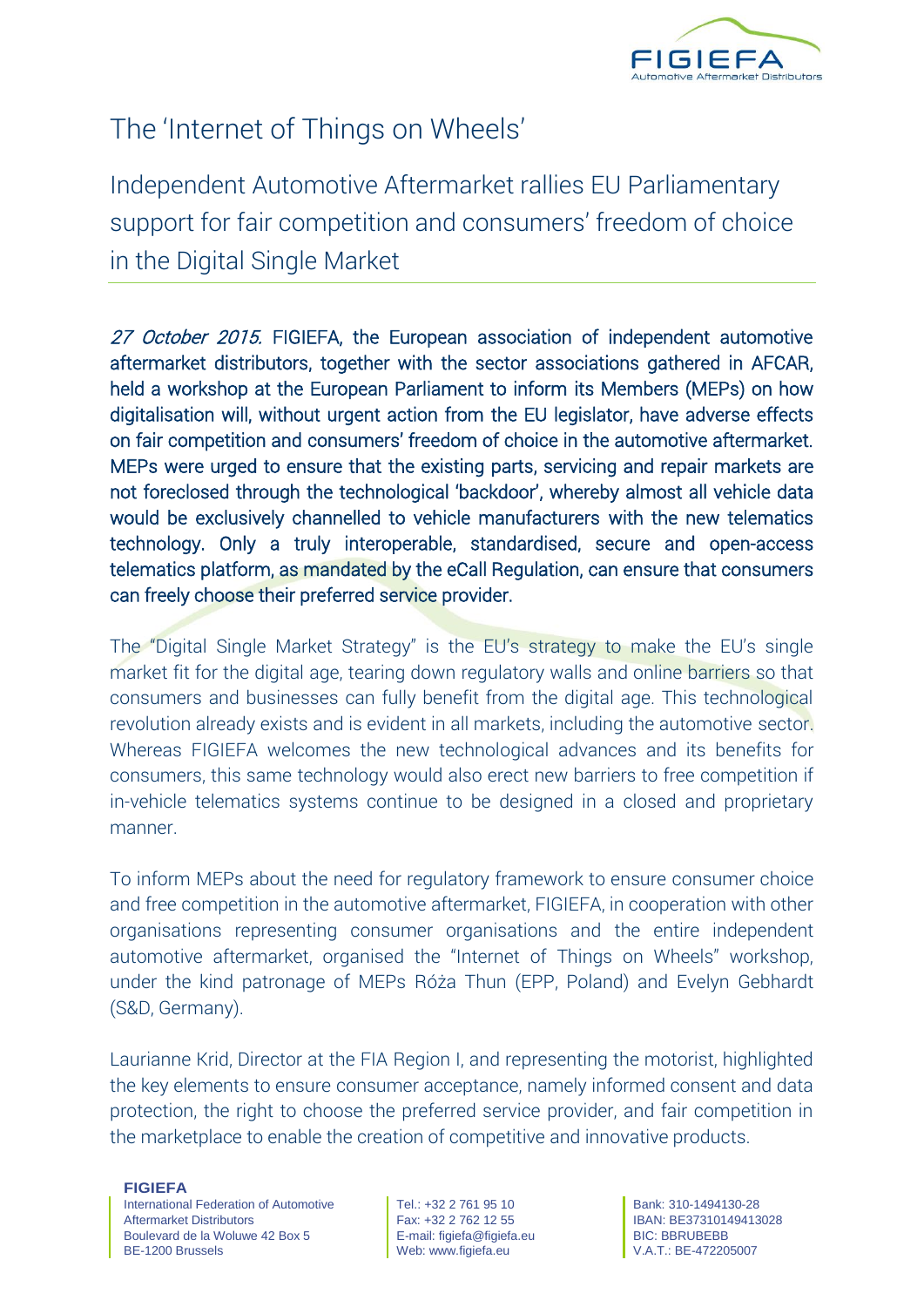Sylvia Gotzen, Secretary General of FIGIEFA, pleaded for a more inclusive definition of 'platforms of things' in the EU's Digital Single Market Strategy, to take into account how platforms are already developing in the real world. "The possibility of independent service providers to maintain their ability to innovate and compete also in the digital era and to allow the development of competitive 'connected' services and products must be ensured. The level playing field currently enshrined in EU legislation (Block Exemption, Euro 5) needs updating for the digital age, and the Digital Single Market Strategy must be alive to this issue."

Neil Pattemore, Technical Director of both FIGIEFA and sister association EGEA, said, "There is no technical reason for the channelling of vehicle data to one recipient, nor any legitimate security or safety concern. 'Platforms of things' can be designed and made to correspond to the principles of openness, company data protection, competition and consumer choice in the digital era, whilst ensuring equal rights for all economic stakeholders – all that is needed is the political will and awareness."

END

### Notes to the editor

#### About FIGIEFA

FIGIEFA is the European federation and political representative in Brussels of the independent wholesalers and retailers of automotive replacement parts and their associated repair chains. Together with its 19 national European members it represents the interests of more than 30.000 companies trading with vehicle parts, components and accessories. With a European supply network of more than 50.000 outlets and their 355.000 employees, FIGIEFA's members provide an efficient regional delivery of replacement parts to ensure that the consumer can get rapidly back on the road.

[www.figiefa.eu](http://www.figiefa.eu/)

# About AFCAR

AFCAR - Alliance for the Freedom of Car Repair in the EU. Created in 1997, AFCAR is an alliance of the independent European associations with the aim is to promote fair competition in the market for vehicle servicing and repair. Members of AFCAR are: AIRC (Association International Réparateurs en Carrosserie), CECRA (European Council for Motor Trades and Repair), EGEA (European Garage Equipment Association), FIA (Fédération Internationale de l'Automobile) and FIGIEFA (International Federation of Automotive Aftermarket Distributors).

#### About the Automotive Aftermarket

The automotive industry is divided into two sectors, vehicle manufacturing and the "aftermarket', dealing with parts, servicing and repair markets. Approximately 6.5 million